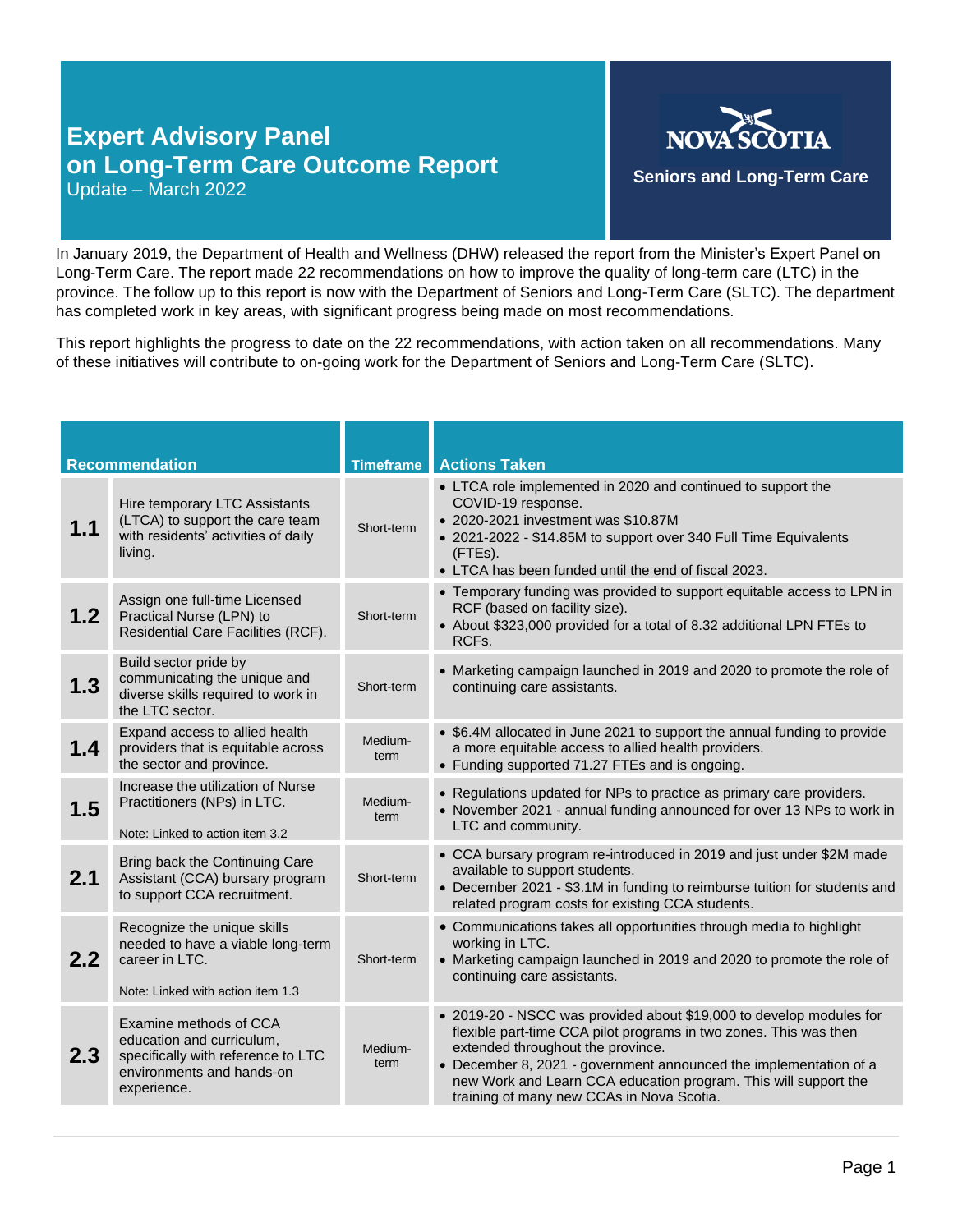| 2.4 | Develop a Provincial Recruitment<br>and Retention (R & R) Strategy for<br>workers in this sector.                                                                                                | Medium-<br>term | • DHW & SLTC developed strategies to enhance recruitment and<br>retention in LTC and home care.<br>• \$3M was allocated 2021-2022 for implementation of this work<br>• November 2021 - Health Association Nova Scotia (HANS) funded to<br>hire 6 recruiters to provide dedicated HR support to Continuing Care<br>sector<br>December 8, 2021 - government announced:<br>\$8M for LTC to offer casual and part-time employee's full-<br>$\circ$<br>time positions to provide direct care<br>\$22M to cover tuition costs for over 2000 students in the<br>$\circ$<br>CCA program over 2 years<br>\$3.1M to hire temporary staff through employment<br>$\circ$<br>agencies, while the province builds a larger workforce<br>\$3.1M in tuition rebates for current CCA students<br>$\circ$<br>\$2.1M to recruit continuing care assistants nationally and<br>$\circ$<br>internationally<br>\$1.4M for the Health Care Human Sector Council to<br>$\circ$<br>conduct a pilot to improve staff scheduling and delivery of<br>care<br>\$1.28M to HANS to increase professional development<br>$\circ$<br>opportunities for staff<br>\$1.28M to HANS to attract workers to parts of the province<br>$\circ$<br>where staffing is the most challenging<br>\$630,000 for up to 600 individuals to have prior skills and<br>$\circ$<br>experience recognized to work in continuing care<br>\$466,000 to provide employees access to the wellness<br>$\circ$<br>support program |
|-----|--------------------------------------------------------------------------------------------------------------------------------------------------------------------------------------------------|-----------------|----------------------------------------------------------------------------------------------------------------------------------------------------------------------------------------------------------------------------------------------------------------------------------------------------------------------------------------------------------------------------------------------------------------------------------------------------------------------------------------------------------------------------------------------------------------------------------------------------------------------------------------------------------------------------------------------------------------------------------------------------------------------------------------------------------------------------------------------------------------------------------------------------------------------------------------------------------------------------------------------------------------------------------------------------------------------------------------------------------------------------------------------------------------------------------------------------------------------------------------------------------------------------------------------------------------------------------------------------------------------------------------------------------------------------------------------------------------------|
| 3.1 | Implement the recommendations<br>from the NS Long Term Care<br>Pressure Injury Prevention<br>Strategy (2018).<br>Note: Linked to action item 3.3                                                 | Short-term      | • 2018 - Continuing Care led the pressure injury prevention education<br>and provision of toolkits to LTC staff.<br>• Wound Management Policy implemented 2019 and included mandatory<br>reporting of pressure injuries.<br>• 2019 - Canadian Red Cross funded \$1.68M to supply LTC facilities with<br>access to pressure reduction equipment such as special air mattresses<br>and cushions.<br>• 2019 investment in ceiling lifts to move residents safely.                                                                                                                                                                                                                                                                                                                                                                                                                                                                                                                                                                                                                                                                                                                                                                                                                                                                                                                                                                                                       |
| 3.2 | Develop a sector-wide strategy for<br>LTC primary care coverage.                                                                                                                                 | Medium-<br>term | • Provincial policy to guide the delivery of primary care in long-term care<br>has been developed.<br>• \$5.4M was allocated for 2021-2022 and annually to support:<br>\$2.5M was announced to support over 13 LTC NPs to work<br>$\circ$<br>in LTC and community (November 2021)<br>NSH continue to recruit<br>$\circ$<br>\$2.9M for NSH to develop a proposal for physician 24/7<br>coverage                                                                                                                                                                                                                                                                                                                                                                                                                                                                                                                                                                                                                                                                                                                                                                                                                                                                                                                                                                                                                                                                       |
| 3.3 | Establish a "train the trainer"<br>multidisciplinary bedside program<br>(e.g., wound care) to ensure staff<br>have the practical training needed<br>to observe and respond to<br>resident needs. | Medium-<br>term | • HANS funded to implement provincial wound management program,<br>including the hiring of 4 zone-based wound consultants and a provincial<br>coordinator.<br>• \$675,000 has been invested over the next two years to launch this<br>initiative (2021-2023).<br>• Program will provide consistent approach in the prevention and<br>management of wound care and build capacity within the continuing<br>care sector.                                                                                                                                                                                                                                                                                                                                                                                                                                                                                                                                                                                                                                                                                                                                                                                                                                                                                                                                                                                                                                               |
| 4.1 | Develop and implement a<br>communication campaign to raise<br>public awareness about access to,<br>and the important role of long-term<br>care facilities.                                       | Short-term      | • NSH developed an orientation resource to assist residents/families with<br>the admission process to LTC.<br>• SLTC website offers a summary review of various programs.<br>https://novascotia.ca/dhw/ccs/<br>• SLTC produces the Positive Aging Directory.<br>https://novascotia.ca/seniors/directory/                                                                                                                                                                                                                                                                                                                                                                                                                                                                                                                                                                                                                                                                                                                                                                                                                                                                                                                                                                                                                                                                                                                                                             |
| 4.2 | Plan appropriately for transition to<br>and navigation in accessing LTC<br>facilities.                                                                                                           | Medium-<br>term | • HANS and key stakeholders developed a Discharge Transfer Tool form<br>that will be incorporated into the InterRAI-LTCF platform, an electronic<br>system that completes standardized assessments of residents in LTC.<br>• HANS continue to work with key stakeholders to address identified<br>procedural barriers to access LTC.                                                                                                                                                                                                                                                                                                                                                                                                                                                                                                                                                                                                                                                                                                                                                                                                                                                                                                                                                                                                                                                                                                                                 |